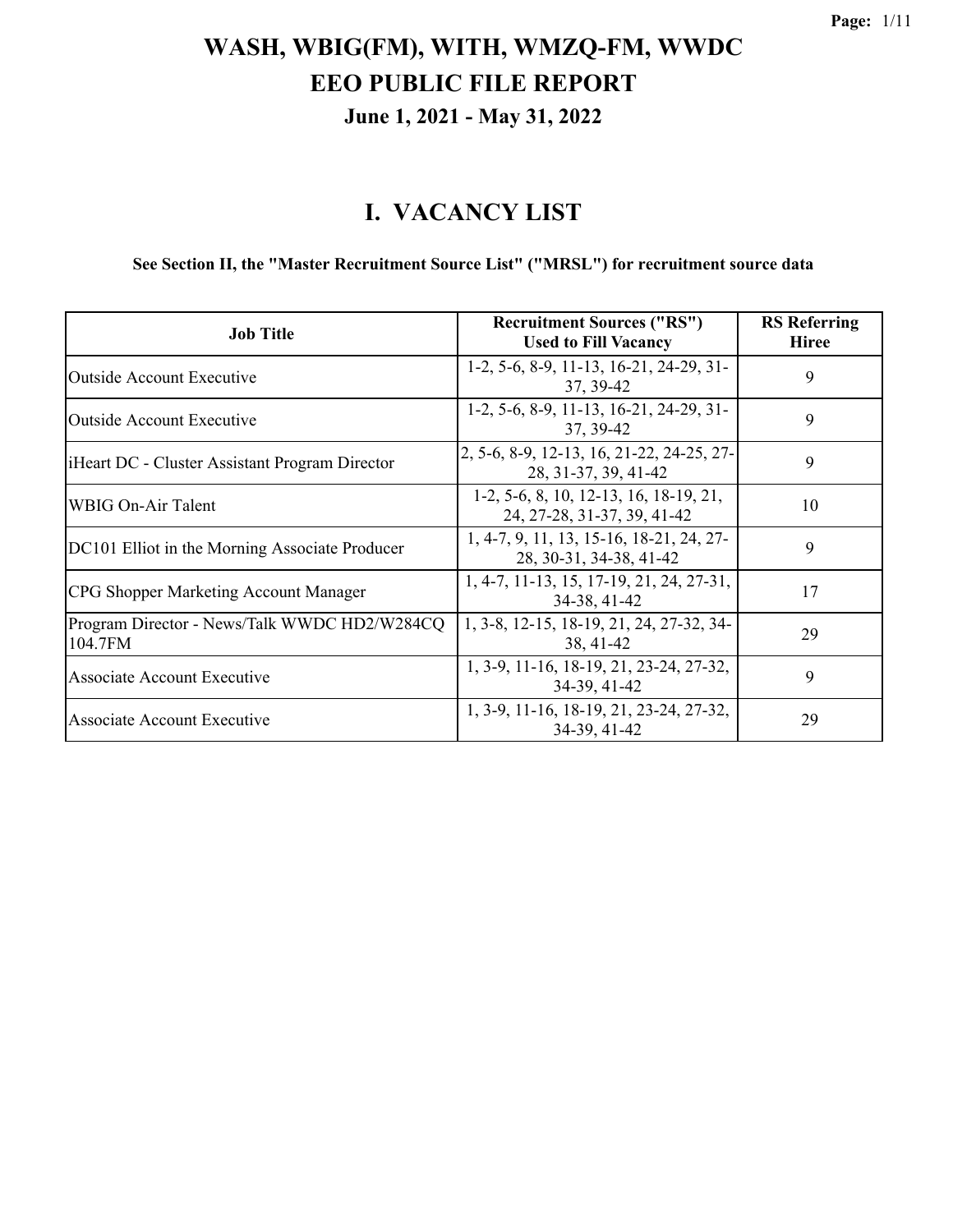| <b>RS</b><br><b>Number</b> | <b>RS</b> Information                                                                                                                                                                                                      | <b>Source Entitled</b><br>to Vacancy<br><b>Notification?</b><br>(Yes/No) | <b>No. of Interviewees</b><br><b>Referred by RS</b><br>Over<br><b>Reporting Period</b> |
|----------------------------|----------------------------------------------------------------------------------------------------------------------------------------------------------------------------------------------------------------------------|--------------------------------------------------------------------------|----------------------------------------------------------------------------------------|
| 1                          | All Access<br>24955 Pacific Coast Highway, C303<br>Malibu, California 90265<br>Email: jdenver@allaccess.com<br>$n/a$ $n/a$                                                                                                 | N                                                                        | $\boldsymbol{0}$                                                                       |
| $\overline{2}$             | <b>Baltimore Vet Center</b><br>1777 Reisterstown Road Suite 199<br>Baltimore, Maryland 21208<br>Phone: 410-764-9400<br>Url: http://www.2.va.gov<br>$Fax: 1-410-764-7780$<br>Paula Wolff                                    | N                                                                        | $\boldsymbol{0}$                                                                       |
| 3                          | <b>Bowie State University</b><br>14000 Jericho Park Road<br>Bowie, Maryland 20715<br>Phone: 301-860-4000<br>Url: http://www.bowiestate.edu<br>Dale Oneil<br><b>Manual Posting</b>                                          | N                                                                        | $\boldsymbol{0}$                                                                       |
| 4                          | Columbia School of Broadcasting<br>3947 University Drive<br>Fairfax, Virginia 22030<br>Phone: 301-377-2099<br>Url: http://www.columbiaschoolbroadcas.com<br>Email: cujcareers@columbia.edu<br>William Butler               | N                                                                        | $\boldsymbol{0}$                                                                       |
| 5                          | Community of Hope<br>1717 Massachusetts Avenue NW Suite 805<br>Washington, District of Columbia 20036<br>Phone: 202-407-7750<br>Url: http://www.communityofhopedc.org/<br>Email: hr@cohdc.org<br><b>Brittany Simpson</b>   |                                                                          | $\boldsymbol{0}$                                                                       |
| 6                          | Connecticut School of Broadcasting<br>611 Route 46 West, Suite 102<br>Hasbrouck, New Jersey 7642<br>Phone: 201-288-7900<br>Url: http://www.gocsb.com<br>Email: Efierstein@gocsb.com<br>Fax: 1-201-288-7901<br>Micahel Ryan | Y                                                                        | $\boldsymbol{0}$                                                                       |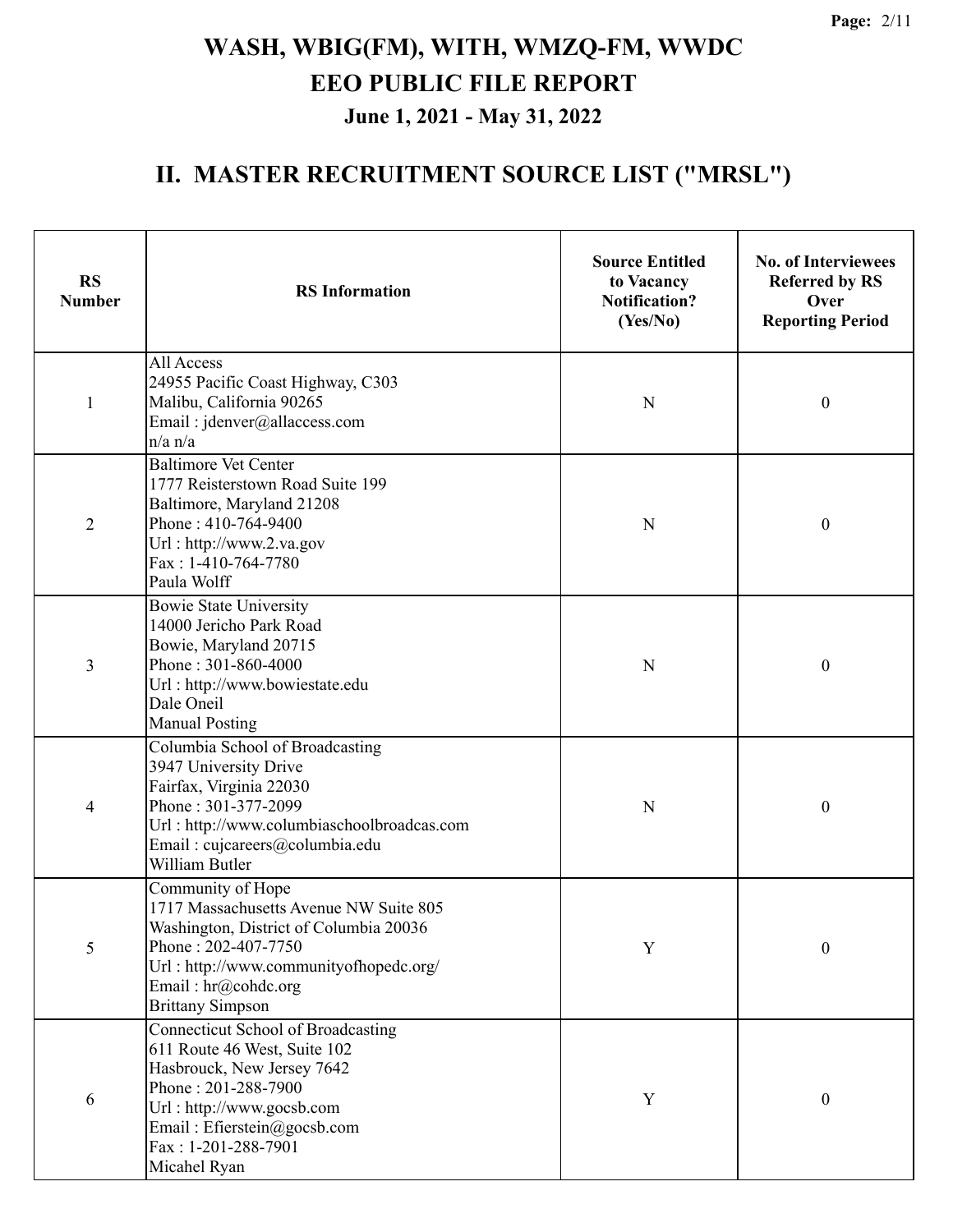| <b>RS</b><br><b>Number</b> | <b>RS</b> Information                                                                                                                                                                                                               | <b>Source Entitled</b><br>to Vacancy<br><b>Notification?</b><br>(Yes/No) | <b>No. of Interviewees</b><br><b>Referred by RS</b><br>Over<br><b>Reporting Period</b> |
|----------------------------|-------------------------------------------------------------------------------------------------------------------------------------------------------------------------------------------------------------------------------------|--------------------------------------------------------------------------|----------------------------------------------------------------------------------------|
| $\tau$                     | Coppin State University<br>2500 W. North Avenue<br>Baltimore, Maryland 21216<br>Phone: 410-951-3000<br>Url: http://www.coppin.edu<br>Email: CareerServices@coppin.edu<br>Fax: 1-410-951-3920<br>Linda Beowie                        | N                                                                        | $\boldsymbol{0}$                                                                       |
| 8                          | <b>Elkton Vet Center</b><br>103 Chesapeake Blvd Suite A<br>Elkton, Maryland 21921<br>Phone: 410-392-4485<br>${\bf N}$<br>Url: http://www.va.gov<br>Email: mary.herrick2@va.gov<br>Fax: 1-410-392-6381<br>Wendy Brown                |                                                                          | $\boldsymbol{0}$                                                                       |
| 9                          | <b>Employee Referral</b>                                                                                                                                                                                                            | ${\bf N}$                                                                | 6                                                                                      |
| 10                         | Facebook post - Not directly contacted by SEU                                                                                                                                                                                       | ${\bf N}$                                                                | $\mathbf{1}$                                                                           |
| 11                         | Forty Plus of Greater Washington<br>1718 P Street NW<br>Washington DC, Washington 20036<br>Phone: 202-387-1582<br>Url: http://www.40plus-dc.org<br>Email: jobpostings@40plusdc.org<br>Fax: 1-202-387-7669<br><b>Career Services</b> | N                                                                        | $\boldsymbol{0}$                                                                       |
| 12                         | George Mason University<br>4400 university Drive – M/S 3 B6<br>Fairfax, Virginia<br>Phone: 703-993-4021<br>Url: http://www.gmu.edu/<br>Email: jbarrice@gmu.edu<br>Fax: 1-703-993-2361<br>James Barricelli                           | $\mathbf N$                                                              | $\boldsymbol{0}$                                                                       |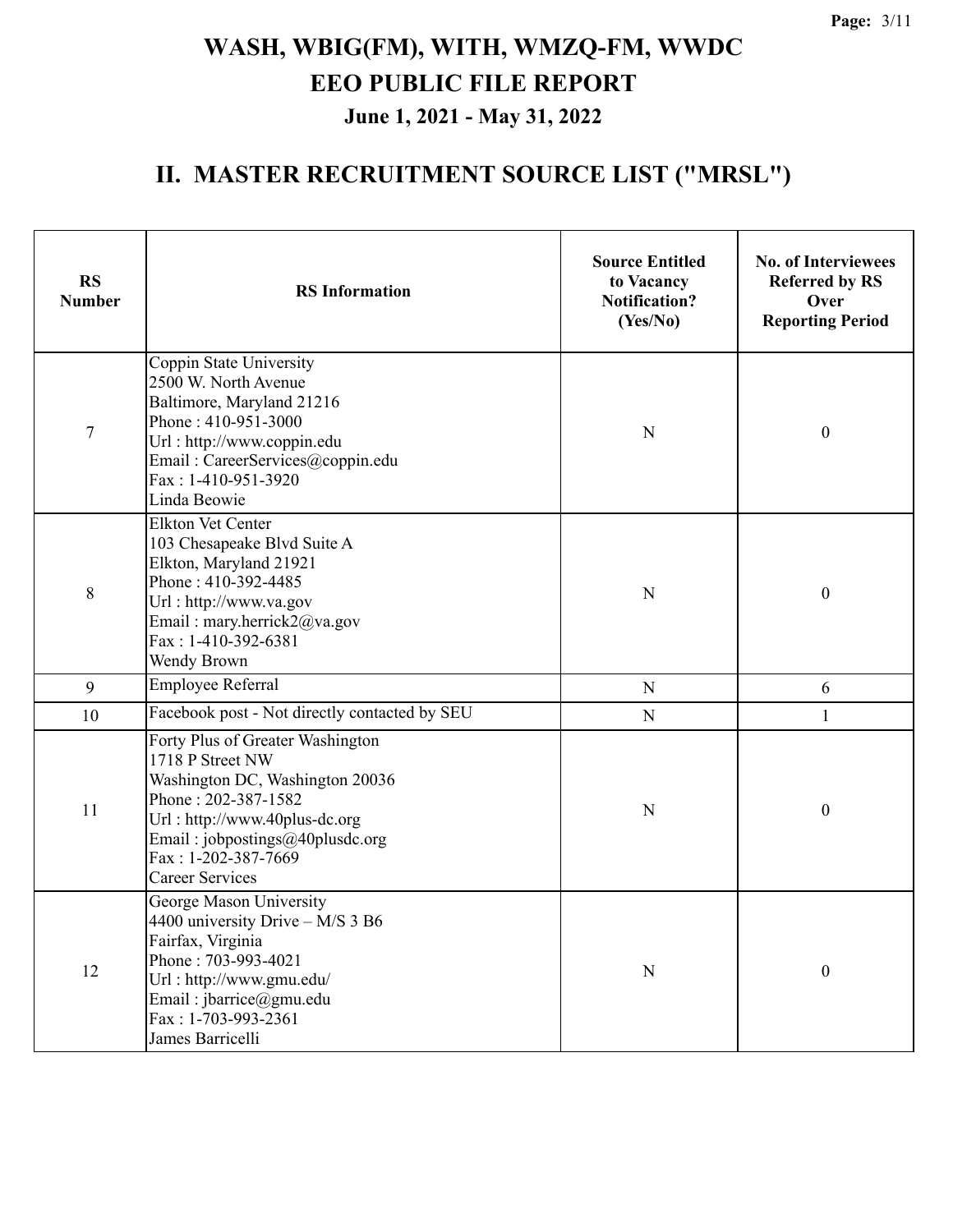**Page:** 4/11

# **WASH, WBIG(FM), WITH, WMZQ-FM, WWDC EEO PUBLIC FILE REPORT June 1, 2021 - May 31, 2022**

| <b>RS</b><br><b>Number</b> | <b>RS</b> Information                                                                                                                                                                                                                                    | <b>Source Entitled</b><br>to Vacancy<br><b>Notification?</b><br>(Yes/No) | <b>No. of Interviewees</b><br><b>Referred by RS</b><br>Over<br><b>Reporting Period</b> |
|----------------------------|----------------------------------------------------------------------------------------------------------------------------------------------------------------------------------------------------------------------------------------------------------|--------------------------------------------------------------------------|----------------------------------------------------------------------------------------|
| 13                         | George Washington University Div. of HR/Foggy Bottom<br>Campus<br>2033 K Street NW Suite 220<br>Washington DC, Washington 20052<br>Phone: 202-994-6495<br>N<br>Url: http://www.gwu.edu<br>Email: ChrisRoy@Gw.edu<br>Fax: 1-202-994-9680<br>Christine Roy |                                                                          | $\boldsymbol{0}$                                                                       |
| 14                         | Georgetown University<br>37th and O Street NW<br>Washington DC, Washington 20057<br>Phone: 202-687-3578<br>Url: http://www.georgetown.edu<br>Allynn Powell<br><b>Manual Posting</b>                                                                      | N                                                                        |                                                                                        |
| 15                         | Greater Washington Workforce Development Collaborative<br>1201 15th Street NW Suite 420<br>Washington, District of Columbia 20005<br>Email: dleary@thecommunityfoundation.org<br>Greater Washington Workforce Development                                | N                                                                        | $\boldsymbol{0}$                                                                       |
| 16                         | Hispanic Committee of Virginia<br>5827 Columbia Pike Suite 200<br>Falls Church, Virginia 22041<br>Phone: 703.671.5666<br>Url: http://www.hcva.org<br>Email: sclavijo@hcva.org<br>Fax: 1-703-671-2325<br>Stella Clavijo                                   | N                                                                        | $\boldsymbol{0}$                                                                       |
| 17                         | iHeartMedia Talent Acquisition                                                                                                                                                                                                                           | ${\bf N}$                                                                | 3                                                                                      |
| 18                         | iHeartMedia.dejobs.org<br>20880 Stone Oak Pkwy<br>San Antonio, Texas 78258<br>Phone: 210-253-5126<br>Url: http://www.iheartmedia.dejobs.org<br><b>Talent Acquisition Coordinator</b><br><b>Manual Posting</b>                                            | ${\bf N}$                                                                | $\boldsymbol{0}$                                                                       |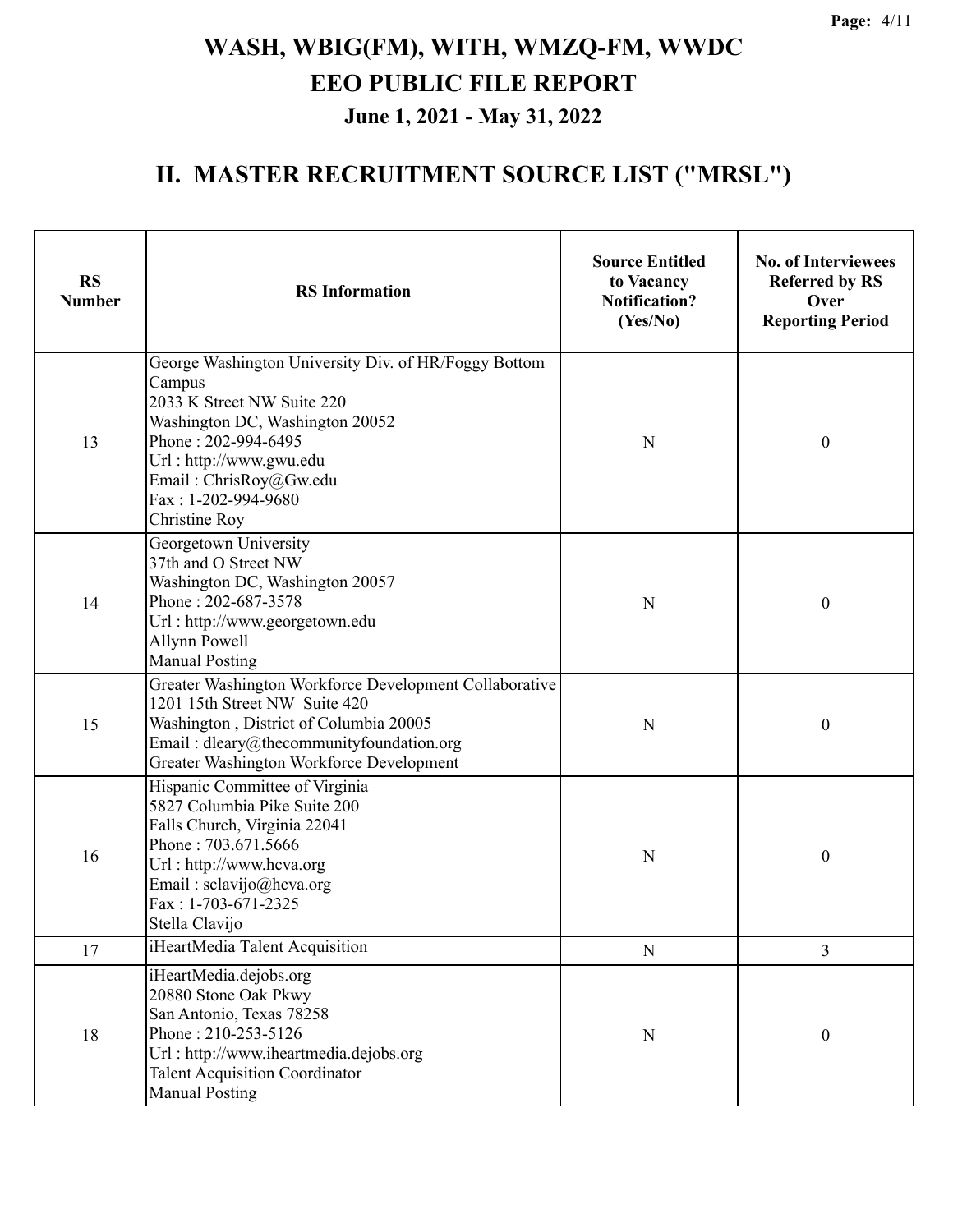| <b>RS</b><br><b>Number</b> | <b>RS</b> Information                                                                                                                                                                                                             | <b>Source Entitled</b><br>to Vacancy<br><b>Notification?</b><br>(Yes/No) | <b>No. of Interviewees</b><br><b>Referred by RS</b><br>Over<br><b>Reporting Period</b> |  |
|----------------------------|-----------------------------------------------------------------------------------------------------------------------------------------------------------------------------------------------------------------------------------|--------------------------------------------------------------------------|----------------------------------------------------------------------------------------|--|
| 19                         | iHeartMediaCareers.com<br>20880 Stone Oak Pkwy<br>San Antonio, Texas 78258<br>Phone: 210-253-5126<br>Url: http://www.iheartmediacareers.com<br><b>Talent Acquisition Coordinator</b><br><b>Manual Posting</b>                     |                                                                          | 1                                                                                      |  |
| 20                         | Indeed.com - Not directly contacted by SEU                                                                                                                                                                                        | ${\bf N}$                                                                | $\overline{2}$                                                                         |  |
| 21                         | <b>Inside Radio</b><br>, Texas<br>Phone: 800-640-8852<br>Email: genemckay@insideradio.com<br>Gene McKay                                                                                                                           | N                                                                        | $\boldsymbol{0}$                                                                       |  |
| 22                         | <b>Internal Posting</b>                                                                                                                                                                                                           | N                                                                        | $\overline{2}$                                                                         |  |
| 23                         | <b>Internal Transfer/Promotion</b>                                                                                                                                                                                                | $\mathbf N$                                                              | 1                                                                                      |  |
| 24                         | Japanese American Citizens League<br>1850 M Street NW Suite 1100<br>Washington DC, Washington 20036<br>Phone: 202-223-1240<br>Url: http://www.jacl.org<br>Email: policy@jacl.org<br>Fax: 1-202-296-8082<br><b>Career Services</b> | N                                                                        | $\boldsymbol{0}$                                                                       |  |
| 25                         | Jewish War Vets of the USA<br>1 Ivory Crest Court<br>Baltimore, Maryland 21209<br>Phone: 410-653-5577<br>Url: http://www.jwv.org<br>Email: Burtnick@erols.com<br>Fax: 1-410-653-2334<br>Erwin Burtnick                            | ${\bf N}$                                                                | $\boldsymbol{0}$                                                                       |  |
| 26                         | Job posting on internet                                                                                                                                                                                                           | ${\bf N}$                                                                | 1                                                                                      |  |
| 27                         | Korean Community Service Center<br>7700 Little River Turnpike #406<br>Annandale, Virginia 22003<br>Phone: 703-354-6345<br>Url: http://www.kcsgw.org<br>Email: lienhickey@gmail.com<br>Fax: 1-703-354-6391<br>Lien Hickey          | ${\bf N}$                                                                | $\boldsymbol{0}$                                                                       |  |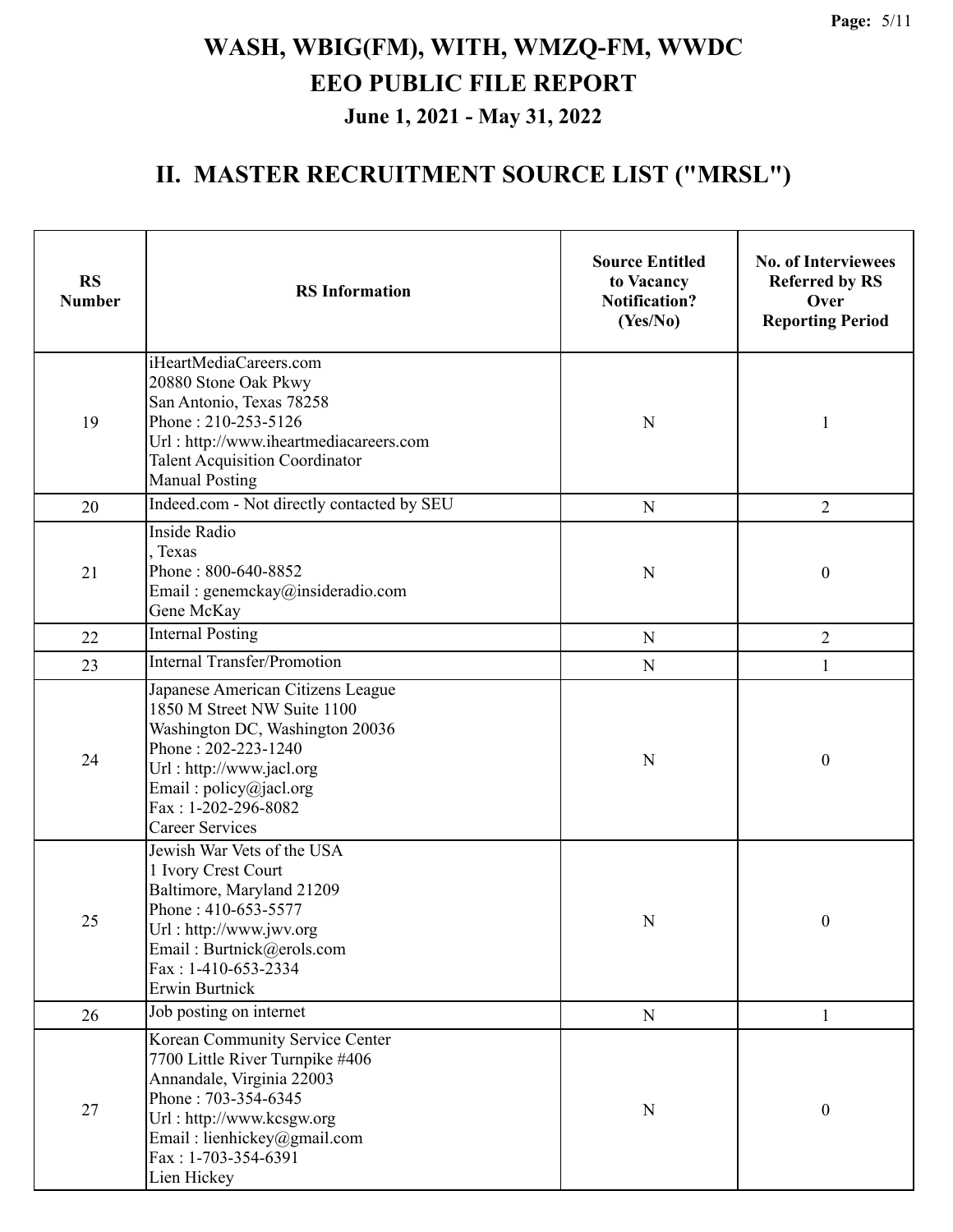| <b>RS</b><br><b>Number</b>                                                                                                                                         | <b>RS</b> Information                                                                                                                                                                                                                        | <b>Source Entitled</b><br>to Vacancy<br><b>Notification?</b><br>(Yes/No) | <b>No. of Interviewees</b><br><b>Referred by RS</b><br>Over<br><b>Reporting Period</b> |
|--------------------------------------------------------------------------------------------------------------------------------------------------------------------|----------------------------------------------------------------------------------------------------------------------------------------------------------------------------------------------------------------------------------------------|--------------------------------------------------------------------------|----------------------------------------------------------------------------------------|
| 28                                                                                                                                                                 | Lehigh University, Center for Journalism<br>Coppee Hall 33 Coppee Dr.<br>Bethlehem, Pennsylvania 18015<br>Phone: 610-758-6198<br>Email: rcf2@lehigh.edu<br>Fax: 1-610-758-4454<br>Jack Lule                                                  | N                                                                        | $\boldsymbol{0}$                                                                       |
| 29                                                                                                                                                                 | LinkedIn - Not directly contacted by SEU                                                                                                                                                                                                     | ${\bf N}$                                                                | $\tau$                                                                                 |
| 30                                                                                                                                                                 | Montgomery College<br>RA 108 51 Mannakee<br>Rockville, Maryland 20850<br>Phone: 240-567-5062<br>Url: http://cms.montgomerycollege.edu<br>Email: beth.reilly@montgomerycollege.edu<br><b>Career Services</b>                                  | N                                                                        | $\boldsymbol{0}$                                                                       |
| 31                                                                                                                                                                 | Organization of Chinese American Women<br>4641 Montgomery Avenue Suite 208<br>Bethesda, Maryland 20814<br>Phone: 301-907-3898<br>Url: http://www.ocawwomen.org<br>Email: Maryland@ocawwomen.org<br>Fax: 1-301-907-3899<br>Christina Wong Poy | N                                                                        | $\boldsymbol{0}$                                                                       |
| Silver Spring Vet Center<br>10411 Motor City Dr. 5th Floor<br>Bethesda, Maryland 20817<br>32<br>Phone: 240-395-1428<br>Email: Wayne.Miller3@va.gov<br>Wayne Miller |                                                                                                                                                                                                                                              | N                                                                        | $\boldsymbol{0}$                                                                       |
| 33                                                                                                                                                                 | Southeast Asian Resource Action Center<br>1628 16th Street NW 3rd Floor<br>Washington DC, Washington 20009<br>Phone: 202-667-4690<br>Url: http://www.searac.org<br>Email: searac@searac.org<br>Fax: 1-202-667-6449<br>Fam Sawchao            | N                                                                        | $\boldsymbol{0}$                                                                       |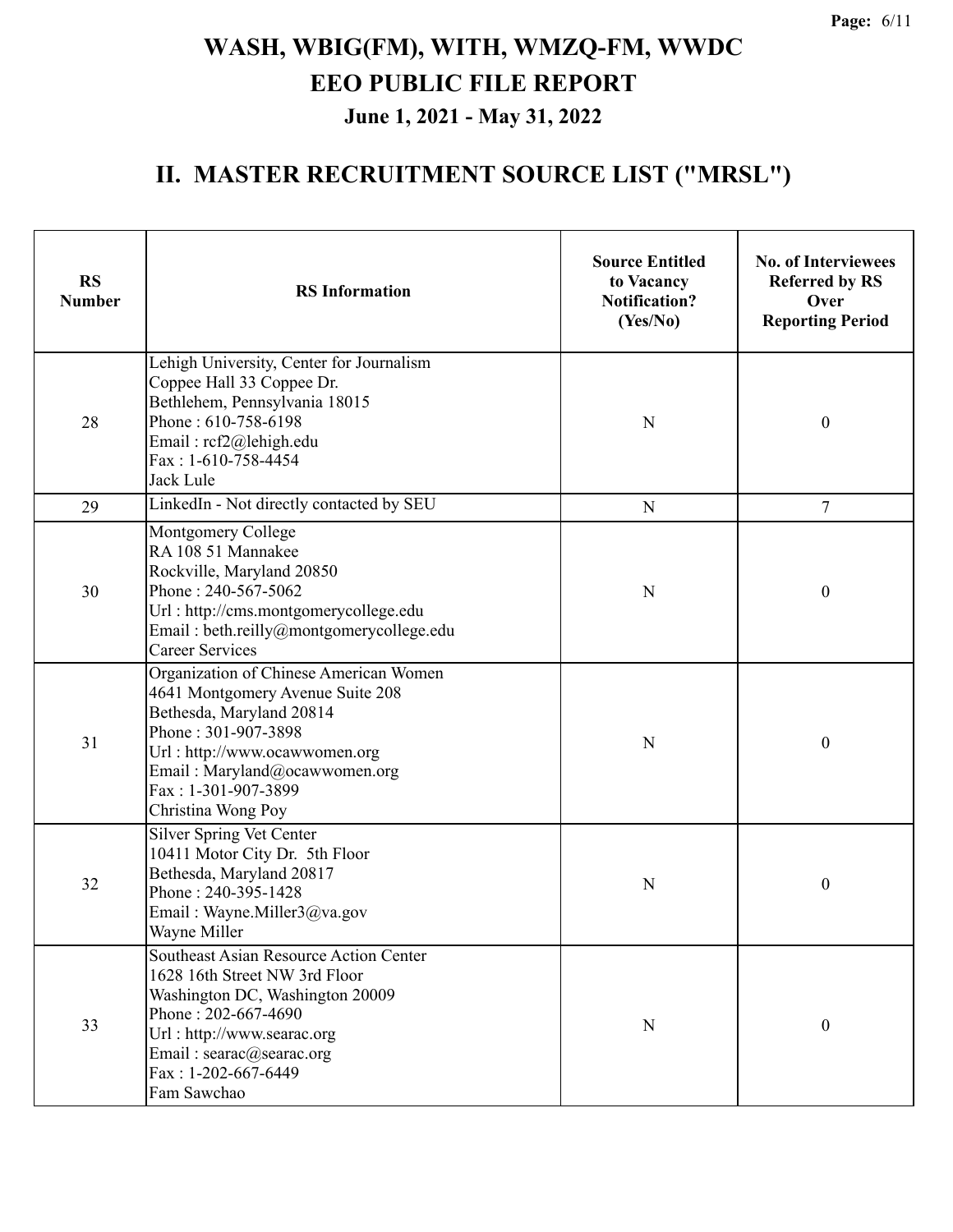| <b>RS</b><br><b>Number</b> | <b>RS</b> Information                                                                                                                                                                                                                    | <b>Source Entitled</b><br>to Vacancy<br><b>Notification?</b><br>(Yes/No) | <b>No. of Interviewees</b><br><b>Referred by RS</b><br>Over<br><b>Reporting Period</b> |
|----------------------------|------------------------------------------------------------------------------------------------------------------------------------------------------------------------------------------------------------------------------------------|--------------------------------------------------------------------------|----------------------------------------------------------------------------------------|
| 34                         | <b>Towson University Career Center</b><br>7800 York Road Suite 206<br>Towson, Maryland 21252<br>Phone: 410-704-2233<br>Url: http://www.towson.edu/careercenter<br>Email: careercenter@towson.edu<br>Fax: 1-410-704-4359<br>Corey Dunning | N                                                                        | $\boldsymbol{0}$                                                                       |
| 35                         | <b>United Black Fund</b><br>2500 Martin Luther King Jr. Avenue SE<br>Washington DC, Washington 20020<br>Url: http://www.ubfinc.org<br>Email: UnitedBlackFund@ubfinc.org<br><b>Career Services</b>                                        | Y                                                                        | $\boldsymbol{0}$                                                                       |
| 36                         | United Planning Organization<br>301 Rhoda Island Avenue NW<br>Washington DC, Washington 20001<br>Phone: 202-238-4600<br>Url: http://www.upo.org<br>Email: $info@$ upo.org<br>Regina Parker                                               | N                                                                        | $\boldsymbol{0}$                                                                       |
| 37                         | University of District of Columbia<br>4200 Connecticut Ave NW<br>Washington DC, Washington 20008<br>Phone: 202-274-5800<br>Url: http://www.udc.edu<br>Email: doneviere.battle@udc.edu<br>Lydia Williams                                  | N                                                                        | $\boldsymbol{0}$                                                                       |
| 38                         | University of Maryland Career Center<br>3100 Hornbake Library<br>College Park, Maryland 20742<br>Phone: 301.405.2780<br>Url: www.Careers.umd.edu<br>Email: eely@umd.edu<br>Adrianne Bradford                                             | $\mathbf N$                                                              | $\boldsymbol{0}$                                                                       |
| 39                         | Unknown (source not adequately identified upon inquiry<br>by SEU)                                                                                                                                                                        | $\mathbf N$                                                              | 6                                                                                      |
| 40                         | Unknown Referral Source                                                                                                                                                                                                                  | ${\bf N}$                                                                | $\overline{3}$                                                                         |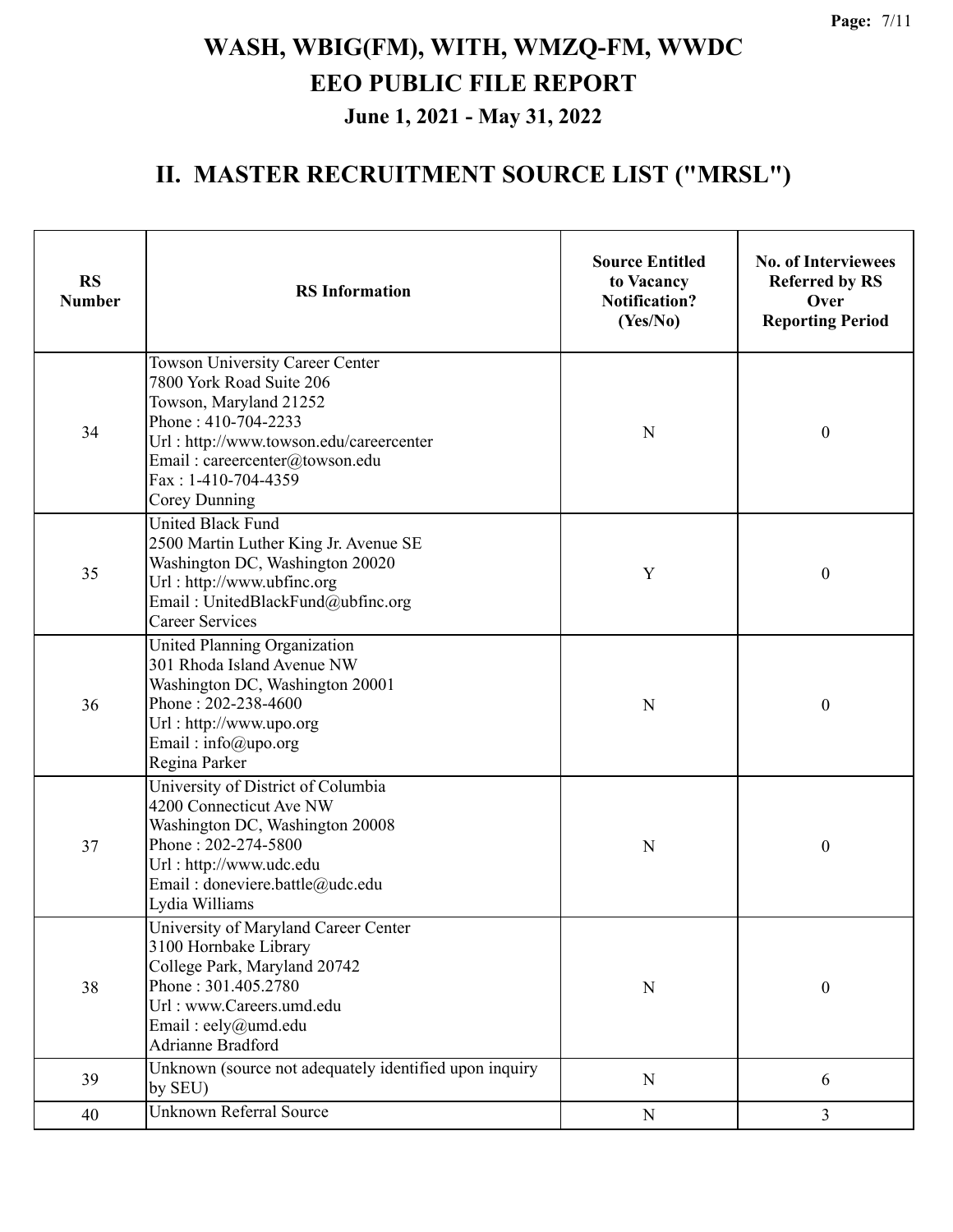| <b>RS</b><br><b>Number</b> | <b>RS</b> Information                                                                                                                                                                                                  | <b>Source Entitled</b><br>to Vacancy<br><b>Notification?</b><br>(Yes/No) | <b>No. of Interviewees</b><br><b>Referred by RS</b><br>Over<br><b>Reporting Period</b> |  |  |
|----------------------------|------------------------------------------------------------------------------------------------------------------------------------------------------------------------------------------------------------------------|--------------------------------------------------------------------------|----------------------------------------------------------------------------------------|--|--|
| 41                         | Women Empowered Against Violence<br>1422 K Street NW<br>Washington DC, Washington 20005<br>Phone: 202-452-9550<br>Url: http://www.weaveincorp.com<br>Email: weavedcinfo@gmail.com<br>Fax: 1-202-452-8255<br>Liz Harens | N                                                                        | $\boldsymbol{0}$                                                                       |  |  |
| 42                         | www.mediagignow.com<br>300 South Riverside Plaza Suite 800<br>Chicago, Illinois 60606<br>Phone: $336 - 553 - 0620$<br>Url: http://www.mediagignow.com<br>Email: customerservice@mediagignow.com<br>MediaGigNow.com     | N                                                                        | $\boldsymbol{0}$                                                                       |  |  |
|                            | <b>TOTAL INTERVIEWS OVER REPORTING PERIOD:</b>                                                                                                                                                                         |                                                                          |                                                                                        |  |  |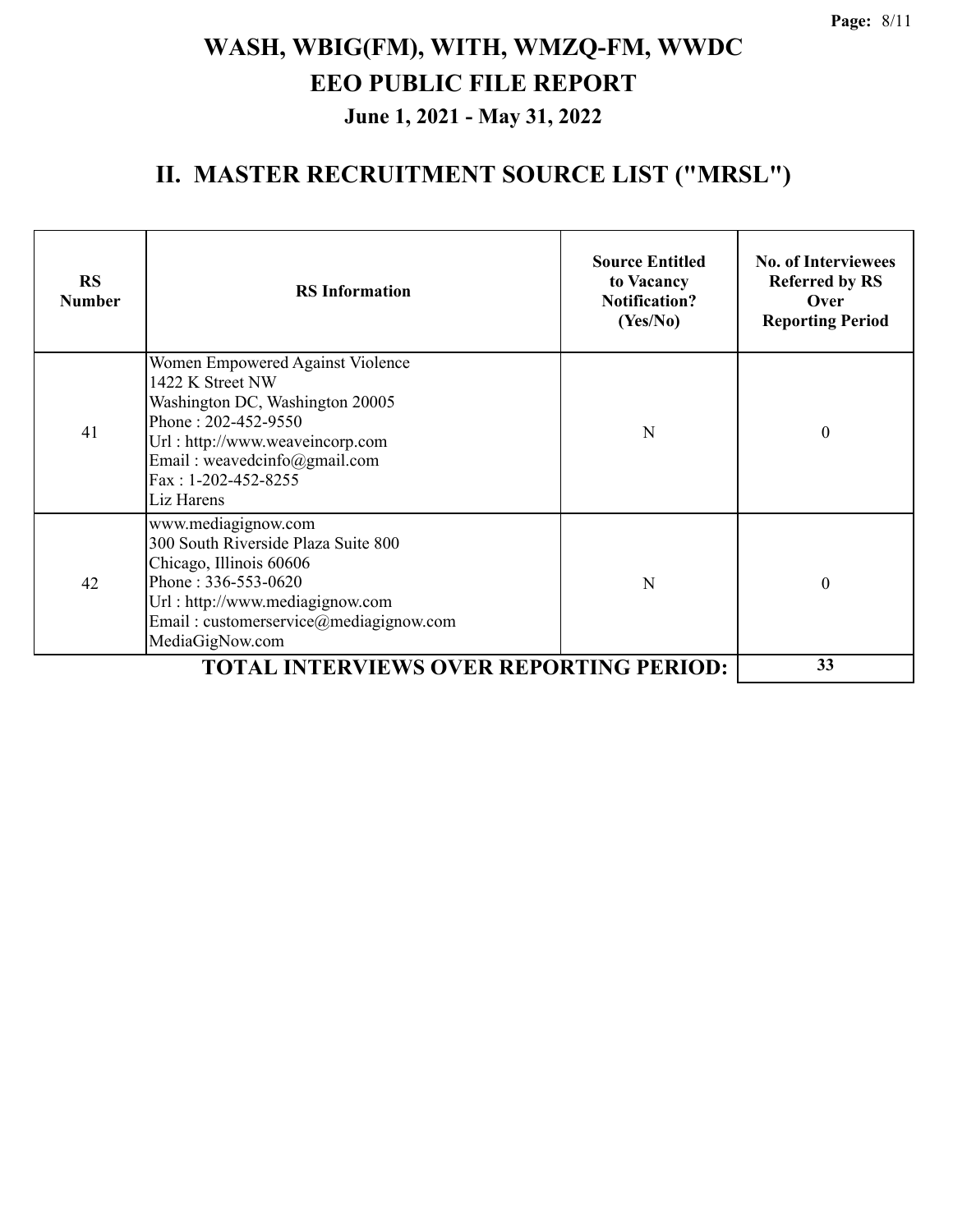#### **III. RECRUITMENT INITIATIVES**

|                |           | <b>Type of</b>                    |                                                                                    | No. of          |                          |
|----------------|-----------|-----------------------------------|------------------------------------------------------------------------------------|-----------------|--------------------------|
|                | Date      | <b>Recruitment Initiative</b>     | <b>Brief Description Of Activity</b>                                               | <b>Stations</b> | <b>Participant Title</b> |
|                |           | (Menu Selection)                  |                                                                                    | Participants    |                          |
| 1              | 7/21/2021 | Participation in events           | Seacrest Studios offers college students                                           | $\overline{4}$  | On air talent            |
|                |           | sponsored by                      | majoring in journalism and media hands                                             |                 | On Air talent            |
|                |           | organizations                     | -on experience                                                                     |                 | On Air talent            |
|                |           | representing the                  | in broadcasting and programming. Right                                             |                 | On Air talent            |
|                |           | community                         | here at the in-house multimedia center                                             |                 |                          |
|                |           |                                   | in Washington,                                                                     |                 |                          |
|                |           |                                   | D.C., interns use industry-standard                                                |                 |                          |
|                |           |                                   | equipment to create engaging programs                                              |                 |                          |
|                |           |                                   | for patients and                                                                   |                 |                          |
|                |           |                                   | their families while learning the ins and                                          |                 |                          |
|                |           |                                   | outs of radio and television production.                                           |                 |                          |
|                |           |                                   | Internships                                                                        |                 |                          |
|                |           |                                   | provide students with an opportunity to                                            |                 |                          |
|                |           |                                   | work hands-on in all facets of media                                               |                 |                          |
|                |           |                                   | production,                                                                        |                 |                          |
|                |           |                                   | including DJing/hosting shows,                                                     |                 |                          |
|                |           |                                   | interviewing celebrities and special                                               |                 |                          |
|                |           |                                   | guests, creating show                                                              |                 |                          |
|                |           |                                   | content, running camera and switcher,                                              |                 |                          |
|                |           |                                   | editing graphics and animations,                                                   |                 |                          |
|                |           |                                   | designing marketing                                                                |                 |                          |
|                |           |                                   | strategies for programming---all while                                             |                 |                          |
|                |           |                                   | making a difference in our patients'                                               |                 |                          |
|                |           |                                   | lives! iHeartMedia DC                                                              |                 |                          |
|                |           |                                   | on air personalities joined a panel of                                             |                 |                          |
|                |           |                                   | successful broadcast professionals who<br>provided                                 |                 |                          |
|                |           |                                   |                                                                                    |                 |                          |
|                |           |                                   | mentoring and advice about the industry<br>and broadcast, interviewing advice, and |                 |                          |
|                |           |                                   | more!                                                                              |                 |                          |
|                | 7/29/2021 |                                   |                                                                                    |                 |                          |
| $\overline{2}$ |           | Participation in events           | Our SEU participated in the Next-Gen                                               |                 | VP of sales              |
|                |           | sponsored by                      | HBCU Interns at the U.S. Chamber of<br>Commerce – a virtual event sponsored        |                 |                          |
|                |           | organizations<br>representing the | by the U.S. Chamber of Commerce with                                               |                 |                          |
|                |           | community                         | students from a                                                                    |                 |                          |
|                |           |                                   | number of HBCUs who were working at                                                |                 |                          |
|                |           |                                   | the U.S. Chamber this summer. This                                                 |                 |                          |
|                |           |                                   | informal session                                                                   |                 |                          |
|                |           |                                   | was an opportunity for the scholars to                                             |                 |                          |
|                |           |                                   | learn about careers with iHeartMedia as                                            |                 |                          |
|                |           |                                   | well as the                                                                        |                 |                          |
|                |           |                                   | professional journey of iHeartMedia VP                                             |                 |                          |
|                |           |                                   | of Sales Laura Varner-Norman who also                                              |                 |                          |
|                |           |                                   | attended a                                                                         |                 |                          |
|                |           |                                   | HBCU. Approximately 300 students                                                   |                 |                          |
|                |           |                                   | participated in the virtual event.                                                 |                 |                          |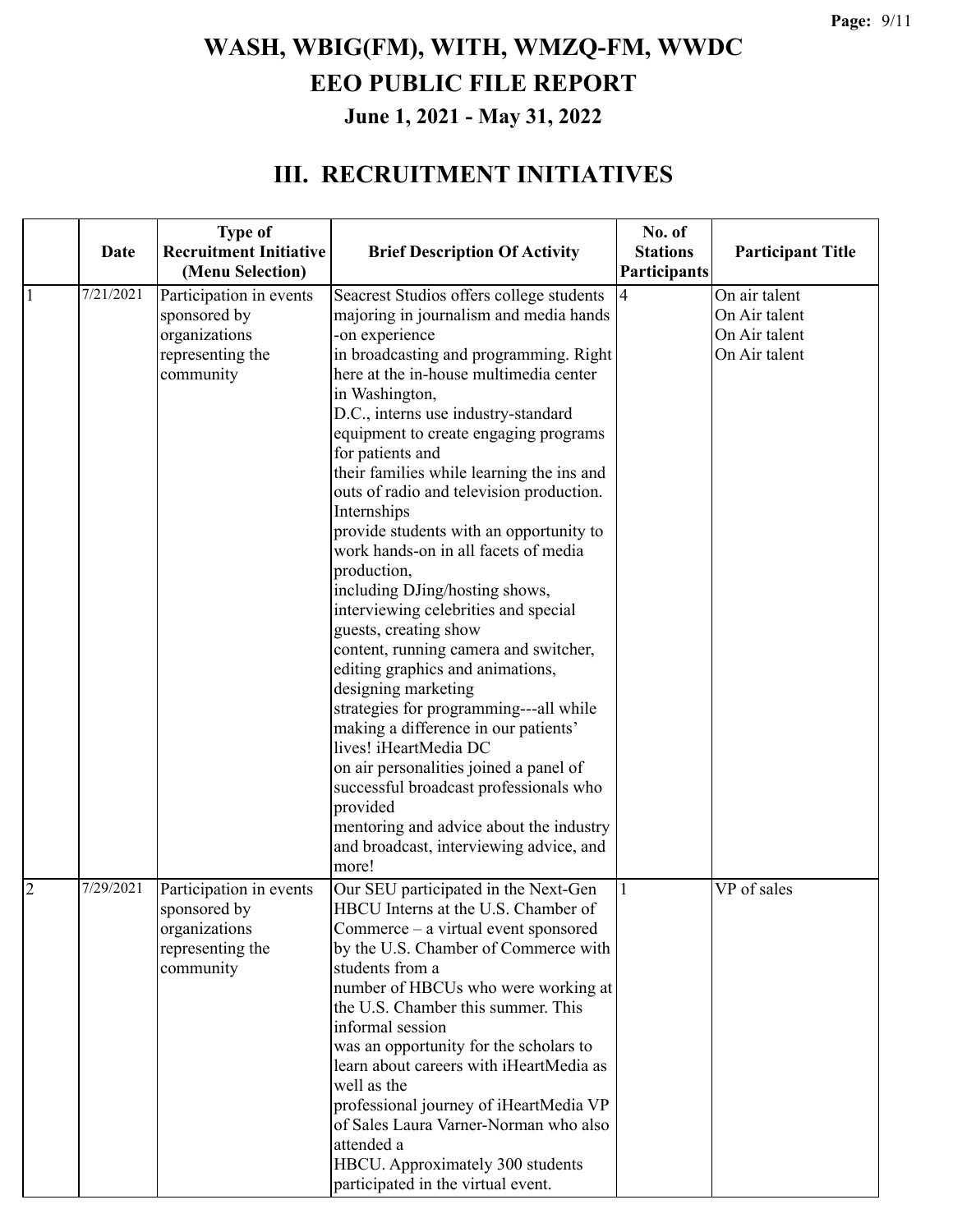#### **III. RECRUITMENT INITIATIVES**

|                | Date      | <b>Type of</b><br><b>Recruitment Initiative</b><br>(Menu Selection)                       | <b>Brief Description Of Activity</b>                                                                                                                                                                                                                                                                                                                                                                                                                                                                                                                                                                                                                                                                                                                         | No. of<br><b>Stations</b><br>Participants | <b>Participant Title</b>               |
|----------------|-----------|-------------------------------------------------------------------------------------------|--------------------------------------------------------------------------------------------------------------------------------------------------------------------------------------------------------------------------------------------------------------------------------------------------------------------------------------------------------------------------------------------------------------------------------------------------------------------------------------------------------------------------------------------------------------------------------------------------------------------------------------------------------------------------------------------------------------------------------------------------------------|-------------------------------------------|----------------------------------------|
| $\overline{3}$ | 2/22/2022 | Participation in events<br>or programs sponsored<br>by educational<br>institutions        | A representative of our SEU spoke<br>virtually to 15 students in the Radio<br>Practicum class<br>of Cabrini University in Radnor PA on<br>February 22, 2022.<br>Our representative spoke to the Cabrini<br>students about their communication<br>program & student leadership<br>opportunities, about her internships and<br>how she was able to apply what she<br>learned through all of those<br>experiences to transition from an intern<br>at iHeart to part time to full time<br>employment at iHeartMedia. She<br>also detailed her day-to-day<br>responsibilities and her involvement<br>with tentpole events and her role as the<br>visual identity for the stations. She then<br>participated in a question and answered<br>session with the class. |                                           | Online Content<br>Coordinator          |
| $\overline{4}$ | 3/2/2022  | Participation in Job<br>Fairs                                                             | Our SEU participated in the Washington   1<br>DC Sports & ENT<br>Career Fair by Maryland Athletics held<br>at the Xfinity Center on the campus<br>of the University of Maryland-College<br>Park on March 2, 2022. Approximately<br>200 students and members of the public<br>attended the job fair.                                                                                                                                                                                                                                                                                                                                                                                                                                                          |                                           | Director of business<br>development    |
| 5              | 3/4/2022  | Participation in events<br>sponsored by<br>organizations<br>representing the<br>community | A member of our SEU's sales team<br>spoke to 35 members of the<br>Northern Virginia Technology Council<br>regarding the need that companies,<br>such as iHeartMedia, have for analytics<br>experts, which opens the door for<br>STEM (Science, Technology,<br>Engineering, and Math) students to<br>develop a<br>career in marketing and sales in<br>radio/broadcasting.                                                                                                                                                                                                                                                                                                                                                                                     | 1                                         | Chief Integrated<br>Marketing Director |